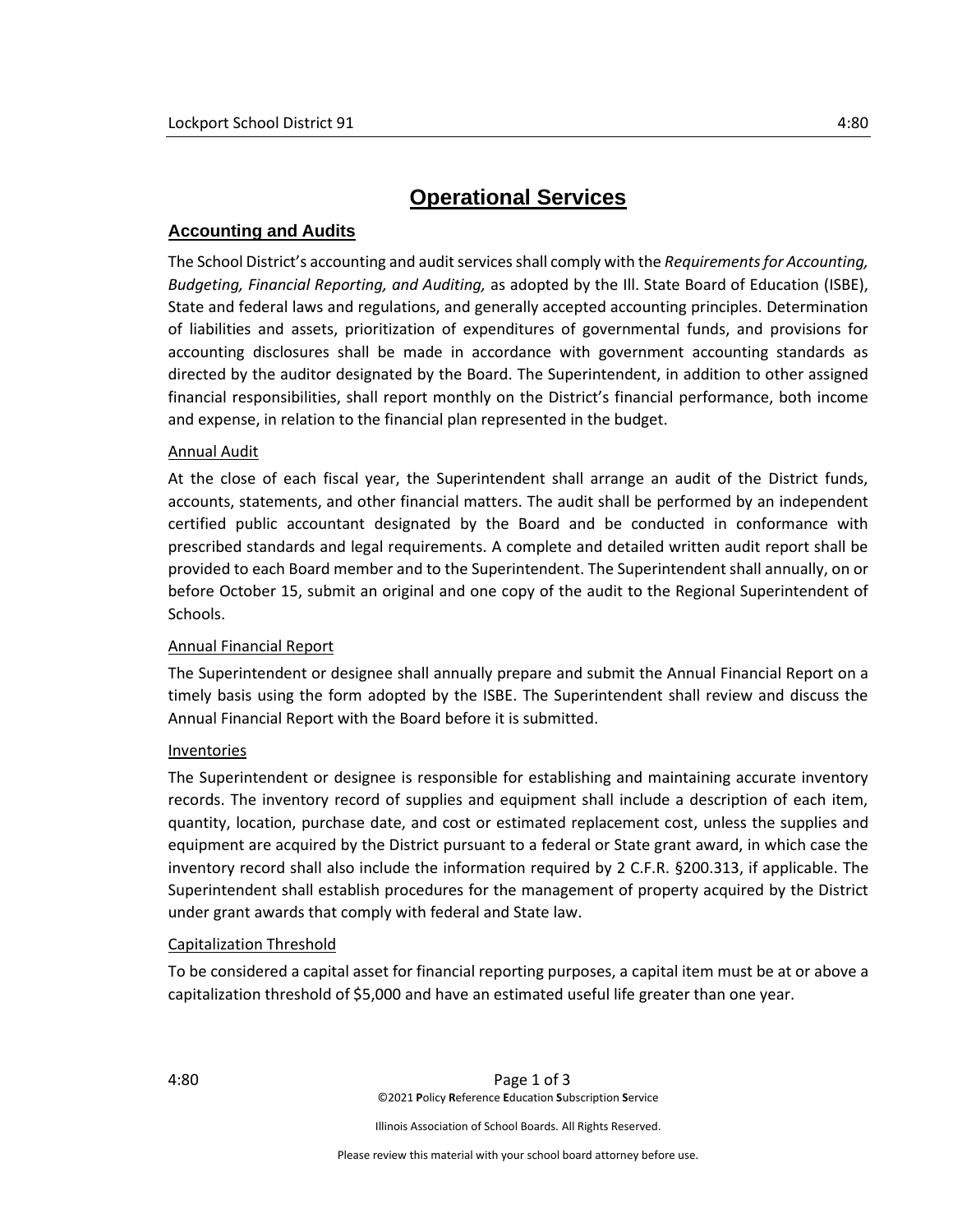#### Disposition of District Property

The Superintendent or designee shall notify the Board, as necessary, of the following so that the Board may consider its disposition: (1) District personal property (property other than buildings and land) that is no longer needed for school purposes, and (2) school site, building, or other real estate that is unnecessary, unsuitable, or inconvenient. Notwithstanding the above, the Superintendent or designee may unilaterally dispose of personal property of a diminutive value. The Superintendent shall establish procedures for the disposition of property acquired by the District under grant awards that comply with federal and State law.

#### Taxable Fringe Benefits

The Superintendent or designee shall: (1) require that all use of District property or equipment by employees is for the District's convenience and best interests unless it is a Board-approved fringe benefit, and (2) ensure compliance with the Internal Revenue Service regulations regarding when to report an employee's personal use of District property or equipment as taxable compensation.

#### Controls for Revolving Funds and Petty Cash

Revolving funds and the petty cash system are established in Board policy 4:50, *Payment Procedures*. The Superintendent shall: (1) designate a custodian for each revolving fund and petty cash fund, (2) obtain a bond for each fund custodian, and (3) maintain the funds in compliance with this policy, State law, and ISBE rules. A check for the petty cash fund may be drawn payable to the designated petty cash custodian. Bank accounts for revolving funds are limited to a maximum balance of \$500.00. All expenditures from these bank accounts must be directly related to the purpose for which the account was established and supported with documentation, including signed invoices or receipts. All deposits into these bank accounts must be accompanied with a clear description of their intended purpose. The Superintendent or designee shall include checks written to reimburse revolving funds on the Board's monthly listing of bills indicating the recipient and including an explanation.

#### Control Requirements for Checks

The Board must approve all bank accounts opened or established in the District's or a District school's name or with the District's Federal Employer Identification Number. All checks issued by the School District must be signed by either the Treasurer or Board President, except that checks from accounts containing student activity funds or fiduciary funds and checks from revolving accounts may be signed by their respective account custodians.

#### Internal Controls

The Superintendent is primarily responsible for establishing and implementing a system of internal controls for safeguarding the District's financial condition; the Board, however, will oversee these safeguards. The control objectives are to ensure efficient business and financial practices, reliable financial reporting, and compliance with State law and Board policies, and to prevent losses from fraud, waste, and abuse, as well as employee error, misrepresentation by third parties, or other imprudent employee action.

Illinois Association of School Boards. All Rights Reserved.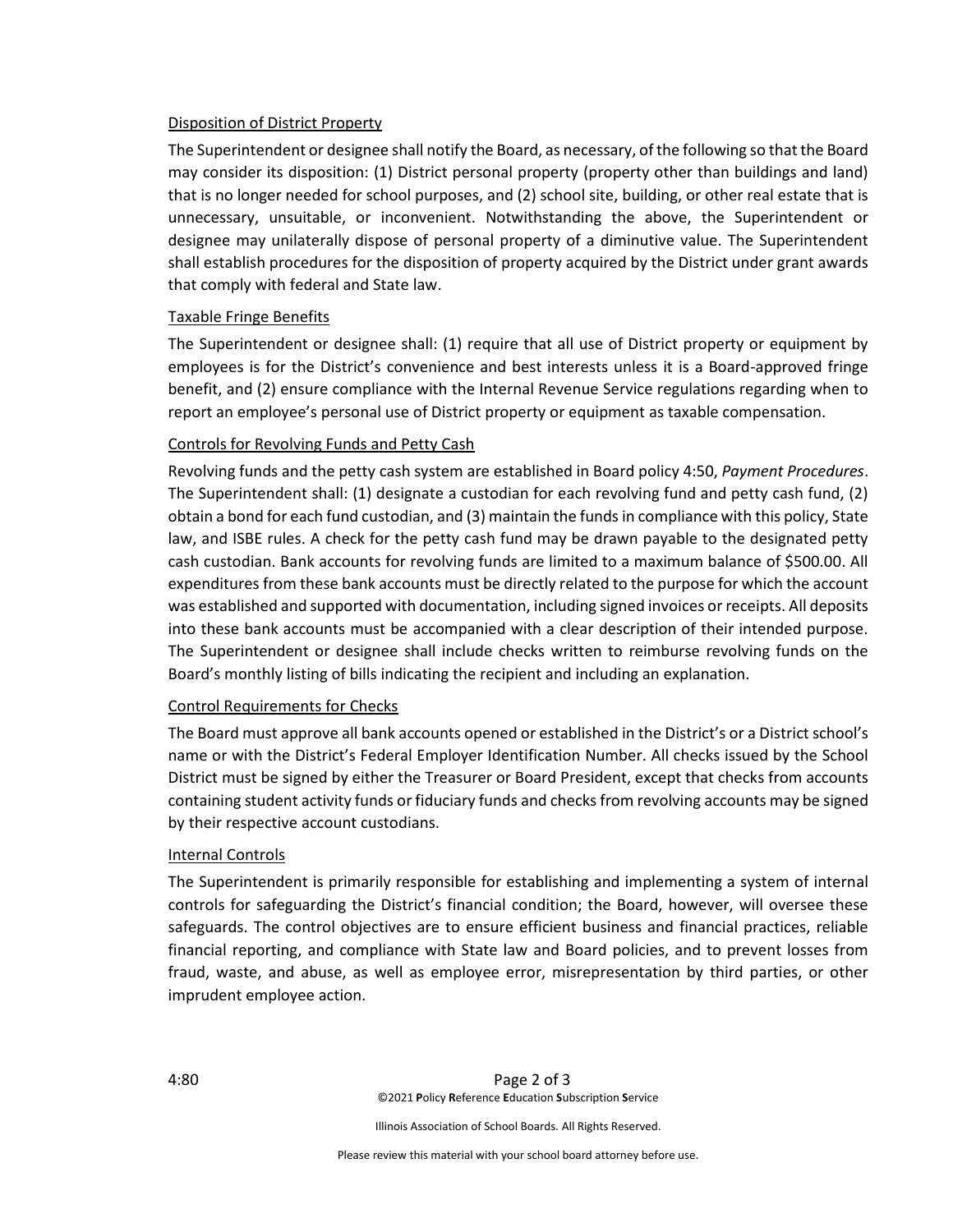The Superintendent or designee shall annually audit the District's financial and business operations for compliance with established internal controls and provide the results to the Board. The Board may from time-to-time engage a third party to audit internal controls in addition to the annual audit.

- LEGAL REF.: 2 C.F.R. §200 et seq. 30 ILCS 708/, Grant Accountability and Transparency Act, implemented by 44 Ill.Adm.Code 7000 et seq. 105 ILCS 5/2-3.27, 5/2-3.28, 5/3-7, 5/3-15.1, 5/5-22, 5/10-21.4, 5/10-20.19, 5/10- 22.8, and 5/17-1 et seq. 23 Ill.Admin.Code Part 100.
- CROSS REF.: 4:10 (Fiscal and Business Management), 4:50 (Payment Procedures), 4:55 (Use of Credit and Procurement Cards), 4:90 (Student Activity and Fiduciary Funds)
- ADOPTED: February 2022

Illinois Association of School Boards. All Rights Reserved.

Please review this material with your school board attorney before use.